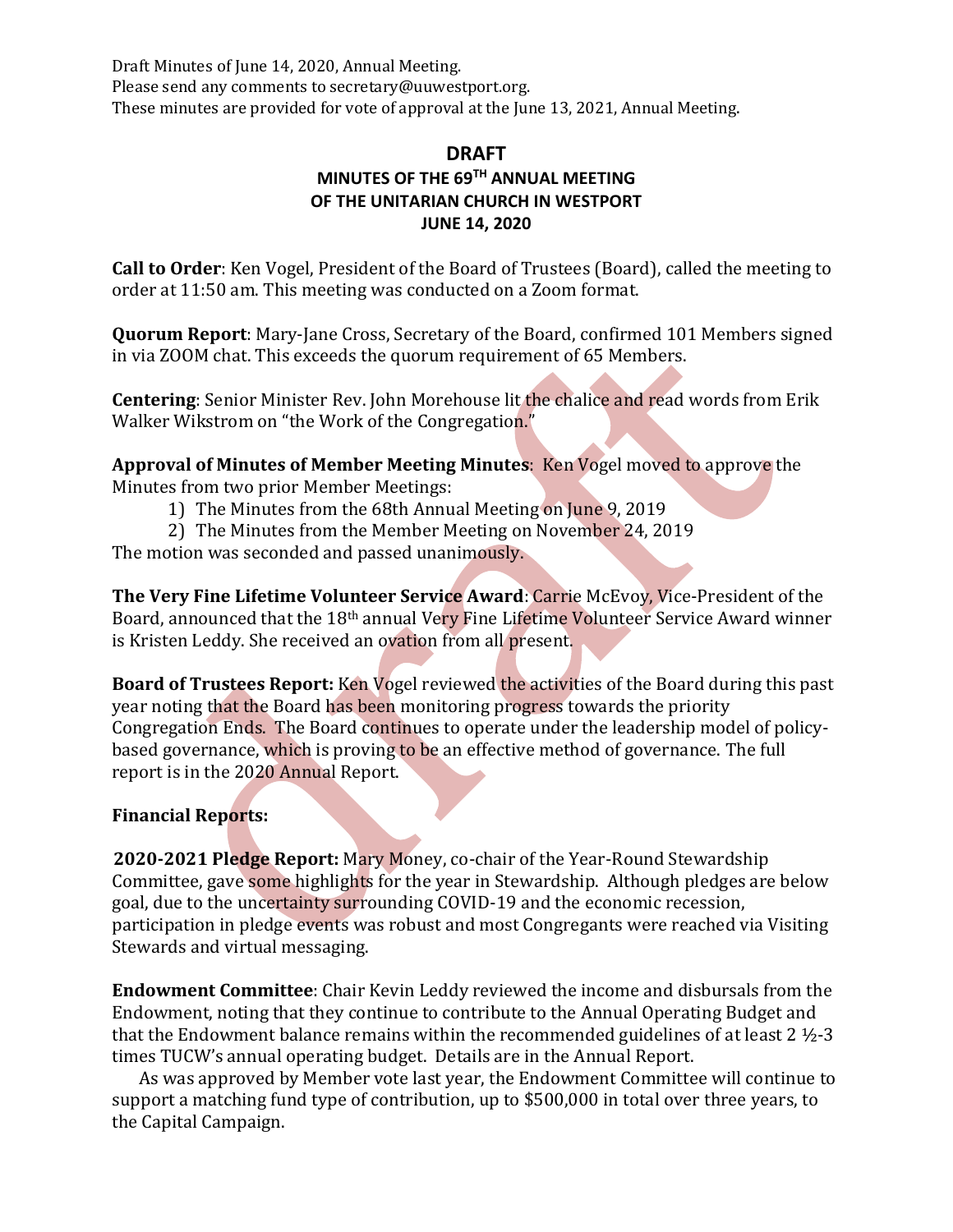Draft Minutes of June 14, 2020, Annual Meeting. Please send any comments to secretary@uuwestport.org. These minutes are provided for vote of approval at the June 13, 2021, Annual Meeting.

**Financial Results & Proposed Budget:** Catherine Onyemelukwe, Treasurer, explained the 2019-2020 Profit and Loss (P/L) statement for the year, and presented the Proposed Budget and Contingencies for 2020-2021. She thanked the committee for its efforts. The full report is in the Annual Report.

Congregants expressed gratitude to Steve Grathwohl for initiating and facilitating the Payroll Protection Program loan that TUCW has been awarded in the amount of \$112,000. While at this time it is a loan, and therefore cannot be recorded as an item on the income side of the P/L statement, there is every indication that the terms of the loan agreement will be met, in which case the loan would be forgiven. This loan covers the income shortfall for this fiscal year.

**Ratification of the 2020-2021 Budget:** Catherine Onyemelukwe moved to ratify the 2020-2021 budget. The motion was seconded and passed unanimously.

## **Constitutional Amendment to Increase the Size of the Committee on Ministry (COM):**

Randy Burnham, co-chair of COM, moved

 To change Article X, Section 4, paragraph 1 of the Constitution to read, "The Committee On Ministries is comprised of seven members elected to serve for staggered five-year terms."

The Motion was seconded and passed unanimously.

Per the Constitution, a second vote is required to ratify the proposed change. This vote will take place in September 2020.

**Elections:** Michelle Garvey, Co-Chair of the Nominating Committee, thanked the members of the committee and presented the following slate of candidates for election to office.

• **Board of Trustees** [3 year terms – to 2023] Beth Cliff (1st) Judy Eckert (1st) Andy Gundell (1st)

Luke Garvey  $(1<sup>st</sup>) -$  to 2021, completing term

- **Endowment Committee** [5 year term to 2025] Jamie Forbes
- **Committee on Ministries** [5 year term to 2024] Martha Constable

Linda Lubin – to 2024, completing term

• **Nominating Committee** [2 year term – to 2022] Tom Croarkin Lynne Laukhuf

A motion was made and seconded to approve the slate of nominees. The slate was approved as presented.